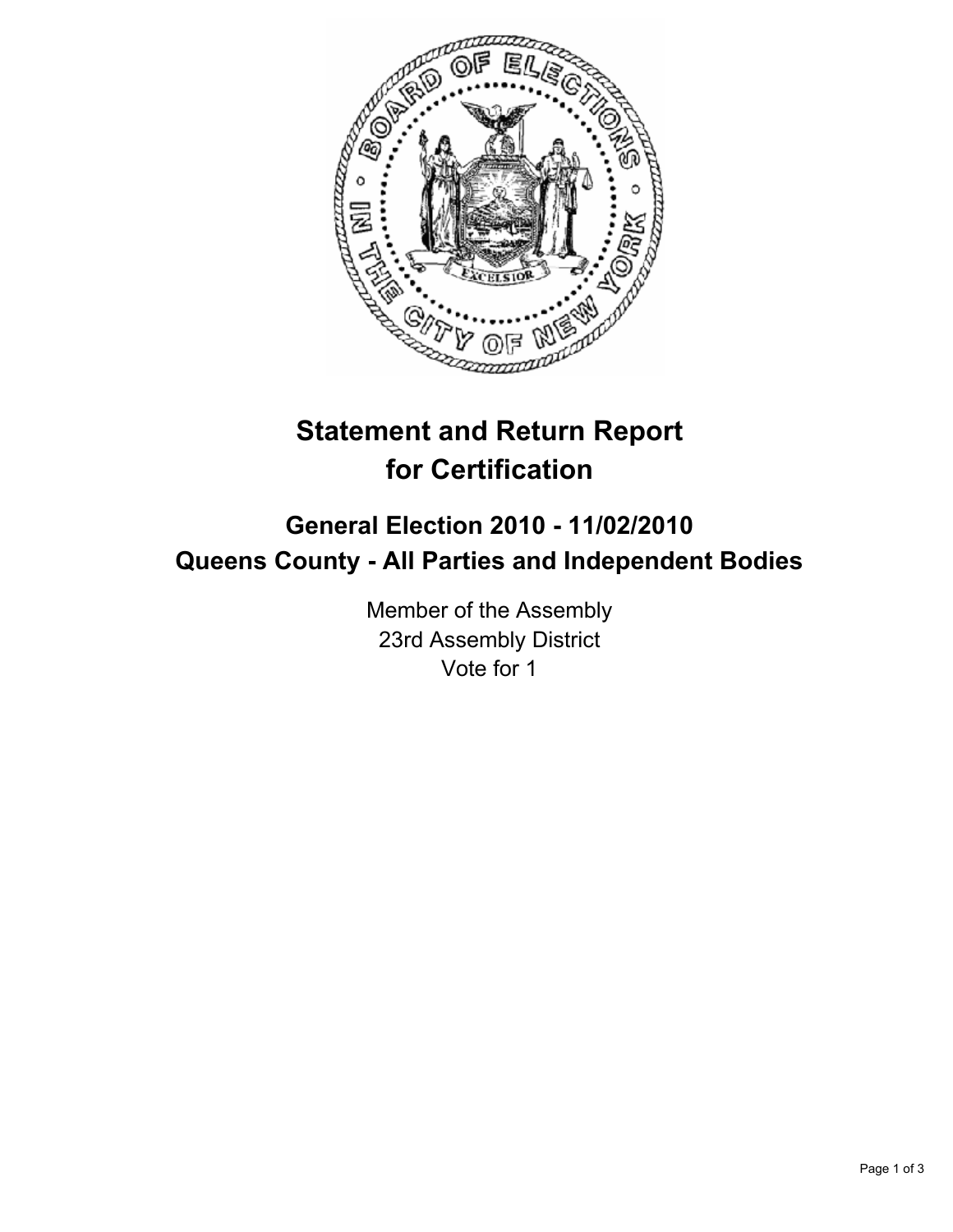

## **Assembly District 23**

| <b>PUBLIC COUNTER</b>               | 23,431 |
|-------------------------------------|--------|
| <b>EMERGENCY</b>                    | 0      |
| <b>ABSENTEE/MILITARY</b>            | 741    |
| <b>AFFIDAVIT</b>                    | 450    |
| <b>Total Ballots</b>                | 24,725 |
| AUDREY I PHEFFER (DEMOCRATIC)       | 14,008 |
| HAROLD PAEZ (REPUBLICAN)            | 6,344  |
| AUDREY I PHEFFER (INDEPENDENCE)     | 947    |
| HAROLD PAEZ (CONSERVATIVE)          | 1,206  |
| AUDREY I PHEFFER (WORKING FAMILIES) | 602    |
| CHARLES BARRON (WRITE-IN)           | 1      |
| JOANNE SMITH (WRITE-IN)             | 1      |
| KEVIN BOYLE (WRITE-IN)              | 3      |
| LEW SIMON (WRITE-IN)                | 1      |
| MAMA (WRITE-IN)                     | 1      |
| MICHAEL BLOOMBERG (WRITE-IN)        | 1      |
| NO NAME (WRITE-IN)                  | 9      |
| PAOLA DCENT (WRITE-IN)              | 1      |
| PATRICIA CAYO SEK (WRITE-IN)        | 1      |
| WILLIAM J. MILLS JR. (WRITE-IN)     | 1      |
| WILLIE BAKER (WRITE-IN)             | 1      |
| <b>Total Votes</b>                  | 23,128 |
| Unrecorded                          | 1,597  |